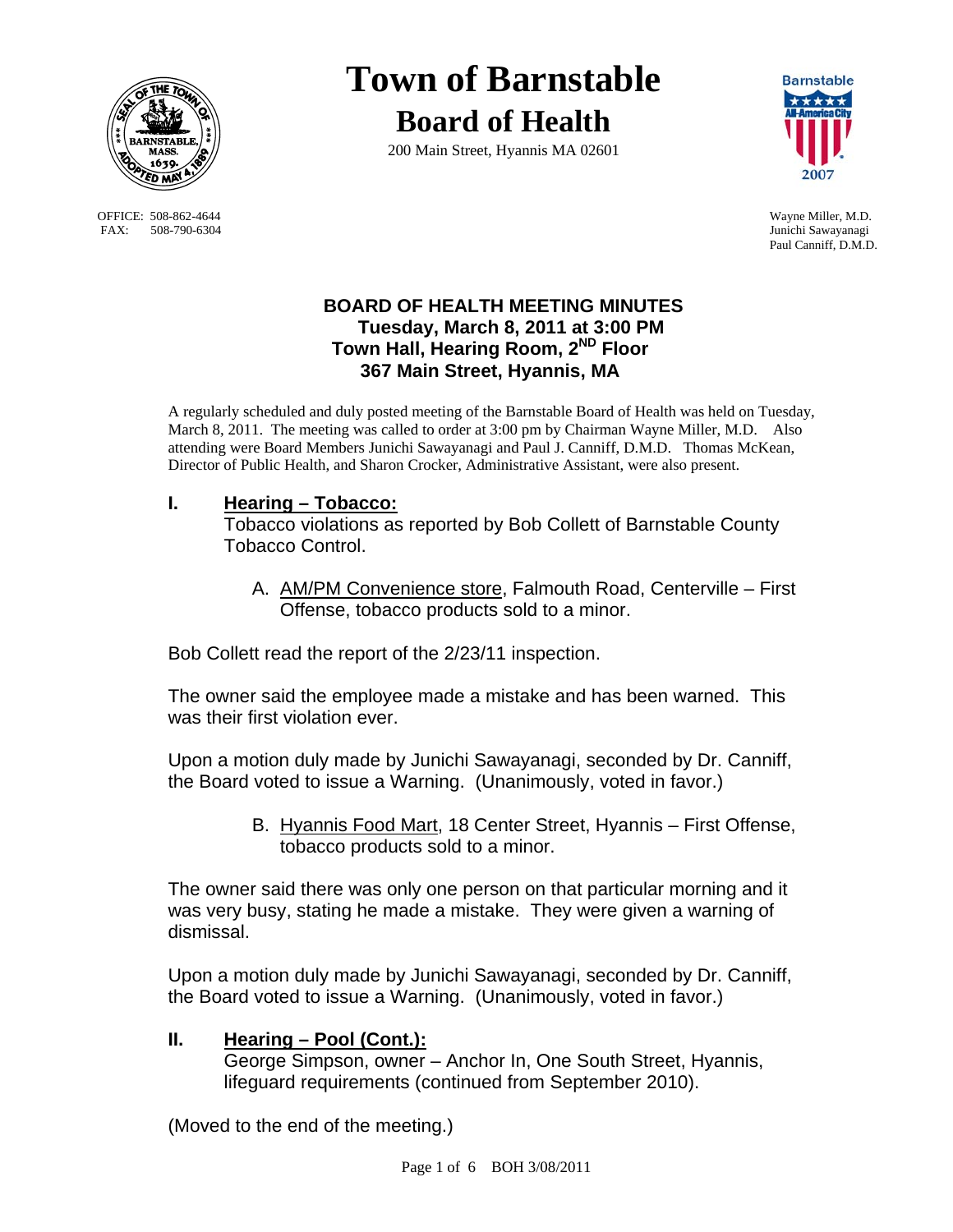George (Skip) Simpson was present. Dr. Miller reviewed the prior discussions.

Dr. Miller recommended that if the Board was to accept a proposed regulation to allow pools to operate without a lifeguard, he would suggest the following conditions:

 Pool be no deeper than five (5) feet, Limited access to a pool: Access only by key or card key Emergency phone in pool area, No alcohol in pool area, No diving boards / slides / wave generating equipment, etc. Maximum occupancy of pool < 20 people (matches qual. swim.) or <25 (matches requirement for a second lifeguard) AED device on site, Staff member with adult and child CPR on site at all times. Signage (In addition to those required by the State): NO LIFEGUARD ON DUTY; SWIM AT YOUR OWN RISK No one is to swim alone, No one under the age of 16 allowed unless accompanied by a RESPONSIBLE adult. Variations for a proposed phasing-in period might consider: Implementation of a trial year? Limit to facilities with FEWER than 20 units?

 Limit to weekdays/non-holiday periods as only time without a lifeguard or qualified swimmer?

Limit to pools open only between the hours of 8am – 8pm?

Skip said that his pool is a small pool. A swimmer is never any further from 9 feet away from a side of a pool. Skip mentioned that it is less expense to install shallow pools no deeper than 5 feet. Deeper pools used to be desired for diving boards and, nowadays, people are not using diving boards.

Limited access- Skip's comments: He has only seen a required of a latching requirement of 4 feet high. Nothing in the code currently does require a key or a card – Mr. McKean agreed.

Dr. Miller said that all pools he has used in his travels have only allowed access to the pool through a key entry. Skip said that would not cause a problem, he could have the door keys configured to open the pool or an electronic card reader. Skip also agrees that many swimming accidents occur due to liquor and would not see an issue with eliminating liquor. Skip also feels the other requirements suggested are reasonable as far as: . No diving boards / slides / wave generating equipment, etc., AED device on site and have a staff member with adult and child CPR on site at all times.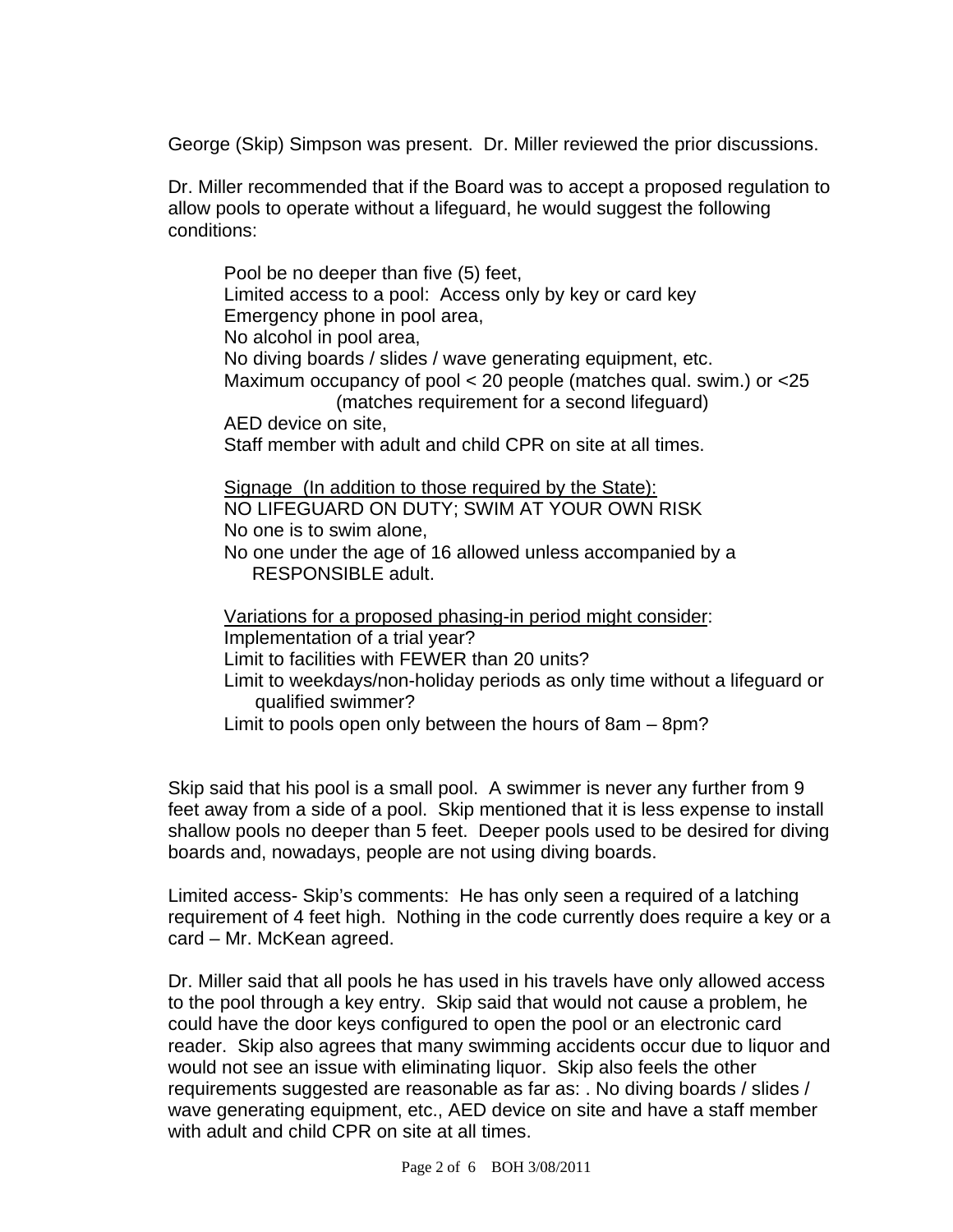Mr. McKean suggests that the staff on site should be more specific so that they must be in close proximity to the pool and not, for example, down in the basement and too far to be handy. Skip also said that he and a number of his staff all have the CPR training allowing multiple people to be available.

Skip suggests that the key along with the latch access be at least four feet high so that no younger children can enter it accidentally. The procedure Skip uses on the use of the phone is to call 911 (not to just notify the front desk).

Dr. Miller said he knows the staff is suggesting the first phase is with condo's, he is considering the size of the facility (possibility 50 units would capture 1/3 to 1/2 of all the places requiring qualified swimmers), as the basis of the first phase.

Staff recommends phasing it in and starting with residential living units, i.e., condominiums and residential pools currently requiring permits. The majority of these would be owner occupied units. Dr. Miller suggested that the signage is more likely to be read by the owners as opposed to the transient/visitor ones and may be a better site to do the trial test with.

Dr. Miller asked Skip to whether he had any input on the variations of phasing in a new regulation:

Skip felt that the day of the week someone is using a pool is inconsequential to swimming accidents. Theoretically, it could be just the opposite. As far as the length of hours of operations, he felt he could only speak from his experience where he opened from 9am to dusk, weather permitting

In reference to limiting pools open only between the hours of 8am – 8pm, Skip agrees that the later in the day it gets, there is more likelihood of behavioral problems.

Skip asked which way they are leaning. He largest concern is the depth issue as his pool is deeper than five feet. Dr. Miller said he will be checking with insurance people to see if they have any actuarial tables on this.

Dr. Miller will formulate a proposal to vote on at the next meeting, April 12, 2011.

## **The public is encouraged to inform the Board of any comments they may have on the lifeguard issue.**

**III. Hearing: Show- Cause for Stable Permit (Cont.):** Sally Burke, owner of Sea Flash Farm – 2346 Meetinghouse Way, West Barnstable, 14 horses, violations of Chapter 376-8 and 376-9 (continued from January 2011).

Sally Burke was present. She said she has not yet determined whether they will be composting at the property. She has been removing the manure there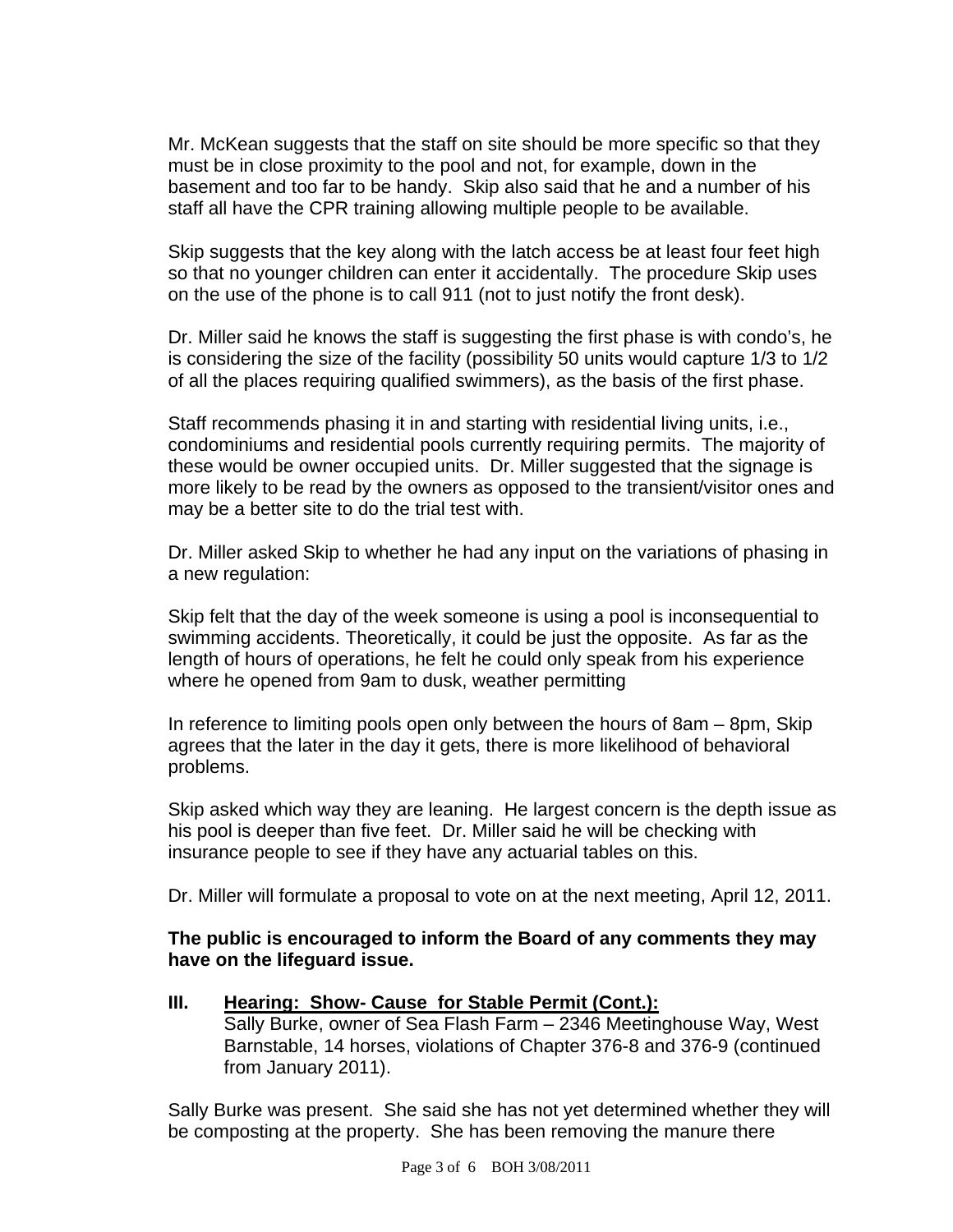approximately every two weeks. The deadline is still at July 2011. Sally Burke will appear at the July 2011 Board meeting.

## **IV. Hearing – Underground Storage Tank**

Jeffrey Lowery, owner – 88 Bay Road, Cotuit, MA. Underground storage tank (continued from February 2011).

Jeffrey and Nancy Lowery were present. Mr. Lowery said they purchased the 1,000 gallon tank from Owen Corning. It is fiberglass and Owen Corning guaranteed it for 100 years. It was purchased during the Carter Administration and during an energy crisis. They chose the tank after considering the environment and energy conservation, etc. They went to the expense of this size because it afforded the protection of the environment they wanted. Mr. and Mrs. Lowery were unaware of the regulation requiring removal of underground tanks until the most recent letter received 11/24/10.

The Board explained to the Lowerys that the fiberglass tanks are also susceptible to leakage.

Upon a motion duly made by Dr. Canniff, seconded by Junichi Sawayanagi, the Board voted on the following: 1) abandon the use of the underground tank (1,000 gallon) by July 1, 2011, and unless approved by the Fire Department for "abandonment in place", then the tank must be removed by August 15, 2011. (Unanimously, voted in favor.)

# **V. Variances – Septic (New):**

A. Gregory MacDougall representing Sacha Negron and Michael James, owners – 165 Parker Road, West Barnstable, Map/Parcel 176-027, 45,378 square feet lot, setback variances to wetlands and well.

Upon a motion duly made by Dr. Canniff, seconded by Junichi Sawayanagi, the Board voted to approve the variance with the following conditions: 1) a twobedroom Deed Restriction will be filed at the Barnstable County Registry of Deeds, and 2) a proper copy of the deed restriction will be submitted to the Public Health Division. (Unanimously, voted in favor.)

**CONTINUED** B. Carmen Shay representing Allen Halliday, Trustee – 154 **TO APRIL 2011** Eel River Road, Osterville, Map/Parcel 115-010-001, 74,985 square feet lot, setback variances for septic tank and pump chamber to wetlands.

## **VI. Variances – Septic (Cont.):**

Joe Henderson, Horsley Witten Group representing Town of Barnstable, owner – 425 Sandy Neck Road, West Barnstable, additional information on capacity of system (continued from Board meeting Feb 10, 2011).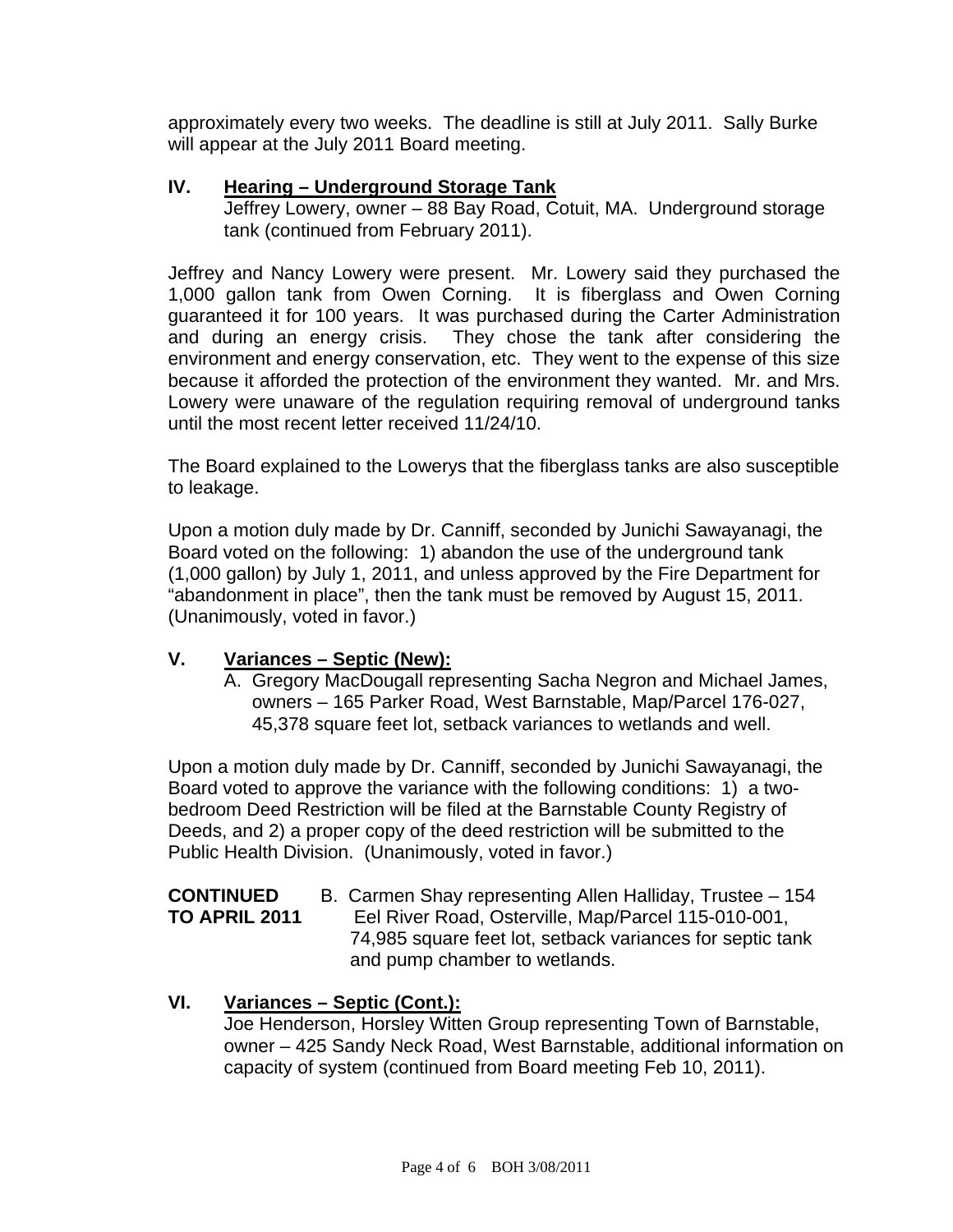Joe Henderson explained his purpose for returning to the Board was to clarify the actual extra capacity in the system. Last meeting, the extra capacity per square foot was incorrectly referenced as 2 gallons.

 The actual extra capacity is 129 gallons per day. With this in mind, Mr. Henderson is hoping the Board will revise the conditions put on the variance approval to eliminate the monitoring of the water use and to reconsider the 'use' stipulation.

Mr. Henderson said the total required flow is 2,751 gallons. The breakout is as follows: 200 parking spaces/2 people per car equals 400 people at 5 gal/day/person. The 413 s.f. lifeguard room based at office use of 75 gal/day/1000 s.f., equals 31 gal/day. And the snack bar/restaurant use is at 20 gal/day x 36 seats and equals 720 gal/day. The design flow is 2,880 gallons/day.

Upon a motion duly made by Dr. Canniff, seconded by Mr. Sawayanagi, the Board voted to revise the conditions of the variance approval of March 8, 2011 to now state there are no restrictions in use of the accessory building during the period outside of the dates between and including Memorial Day to Labor Day. The water monitoring condition will remain. The Board will revisit the conditions after receiving the first year's readings of water usage. (Unanimously, voted in favor.)

## **VII. Variance – Food (Cont):**

A. Mario Mariani representing Pain D'Avignon Café – 15 Hinckley Road, Hyannis, outdoor dining, air curtain variance (continued from December 2010).

Mario Mariani was present. There are three openings, one at 36" wide, and two French doors at 72" wide/each.

Mr. McKean stated the staff has no objections to trying this. Fluctuations of complaints would identify any issues, as well. Mario stated they would, of course, not be interested in causing any complaints to arise.

Upon a motion duly made by Mr. Sawayanagi, seconded by Dr. Canniff, the Board voted to temporarily approve the variance of air curtains, permitting the establishment to operate without requiring a screen used in conjunction with the air curtains while providing table service to tables outside with the following conditions: 1) all openings will have air curtains constantly on during this time – the three openings are the 32" wide entrance door, and two French doors, each at 72" wide, 2) no table will be allowed within 6 inches of the air curtain as this will disrupt the function of it, and 3) they must appear before the Board of Health, after the season, at the Oct 11, 2011 meeting to revisit the situation. (Two voted in favor. Dr. Canniff voted to deny. Board approved.)

B. Michael Thiel representing Michael's Creative Baking – 424 Main Street, Hyannis (formerly, Center News), grease trap variance.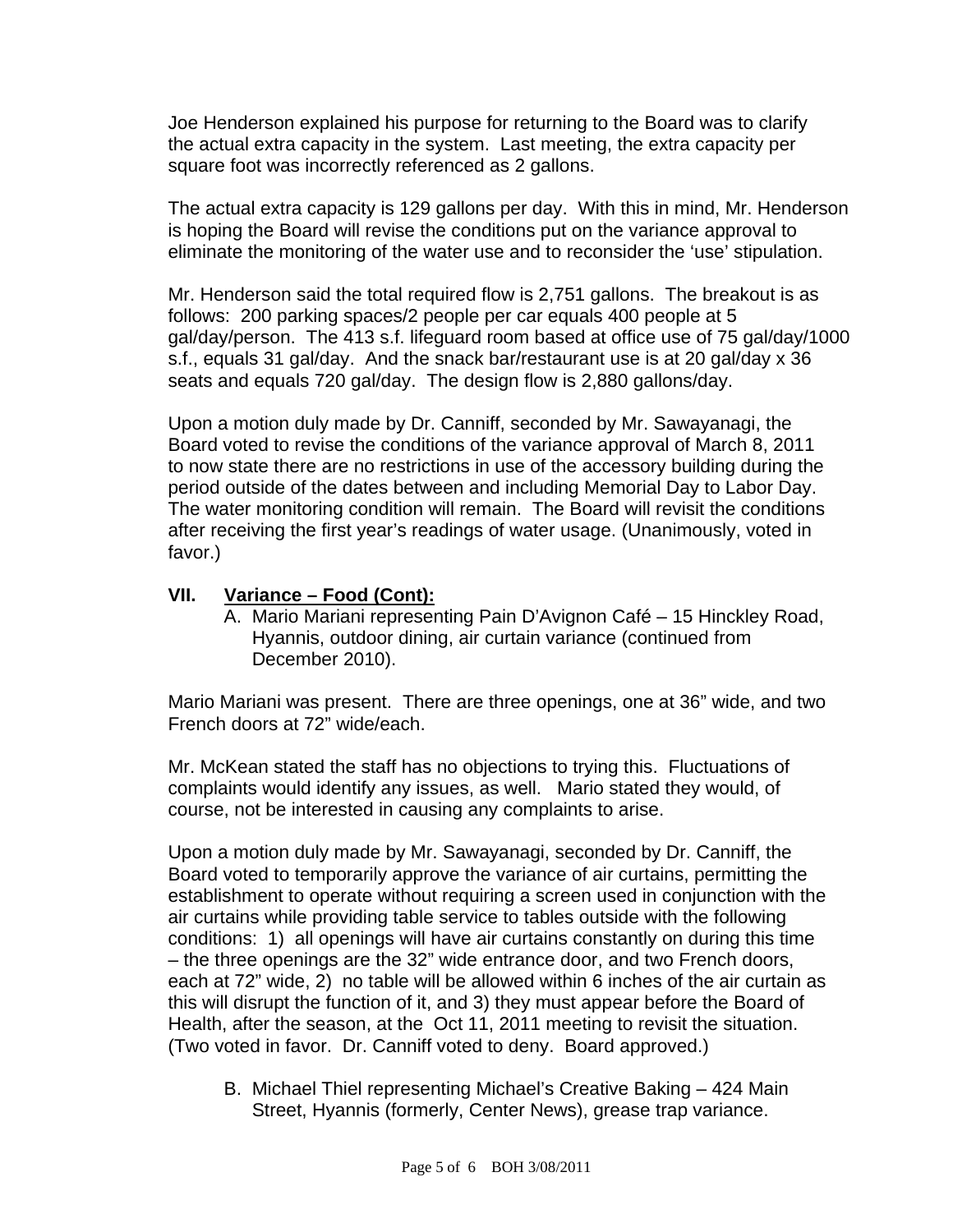Michael Thiel was present. He said the Center News in the front of store will remain as it is. Then in the back, he will have a sandwich – bakery counter. All the baked products and prepared foods will be made at their other location, i.e., chicken salad. They will be using paper and plastic dishware and utensils.

Mr. McKean noted that, as with all food variances, this variance would not continue on to the next owner.

Dr. Canniff expressed his concern in using the grease trap recovery device is that the kitchen personnel may not actually use it correctly.

Upon a motion duly made by Dr. Canniff, seconded by Junichi Sawayanai, the Board voted to approve a grease trap variance with the following conditions: 1) the DPW must be in agreement as the property is tied to sewer, 2) based on the menu submitted 3/8/11 with the items prepared offsite noted, and 3) a log of daily grease removal will be kept and made accessible to the Public Health Inspector. (Unanimously, voted in favor.)

C. Cynthia Hall representing Osterville Farmers Market, Osterville Historical Museum, 155 West Bay Rd, Osterville, donuts.

No variance required as the applicant has decided to make the product off-site at a residential kitchen.

Upon a motion made by Junichi Sawayanagi, seconded by Dr. Canniff, the Board did officially vote to approve donuts at the Farmer's Market (already covered under baked goods.) provided they are made off-site. (Unanimously, voted in favor.

## **VIII. Regulation / Policy:**

 Tobacco Policy: Propose change in length of time to review records of establishment - extending time beyond two years.

Bob Collett's opinion was obtained in the beginning of the meeting. He does support the increase to five years of review.

Mr. McKean said the good news is that there has been a significant decrease in the violations in the tobacco program since Bob Collett has been issuing violations.

It was discussed to change the current penalty of no cigarette sales for a period of up to two days … be changed to .. up to one week, or .. up to one month. Currently, the owners have been proceeding with training programs for employees advising them of the tobacco regulations and it has shown to be effective. The suggestion of "up to four days" was agreed on.

Upon a motion duly made by Dr. Canniff, seconded by Junichi Sawayanagi, the Boarded voted 1) to change from two years to five years, 2) the Board may